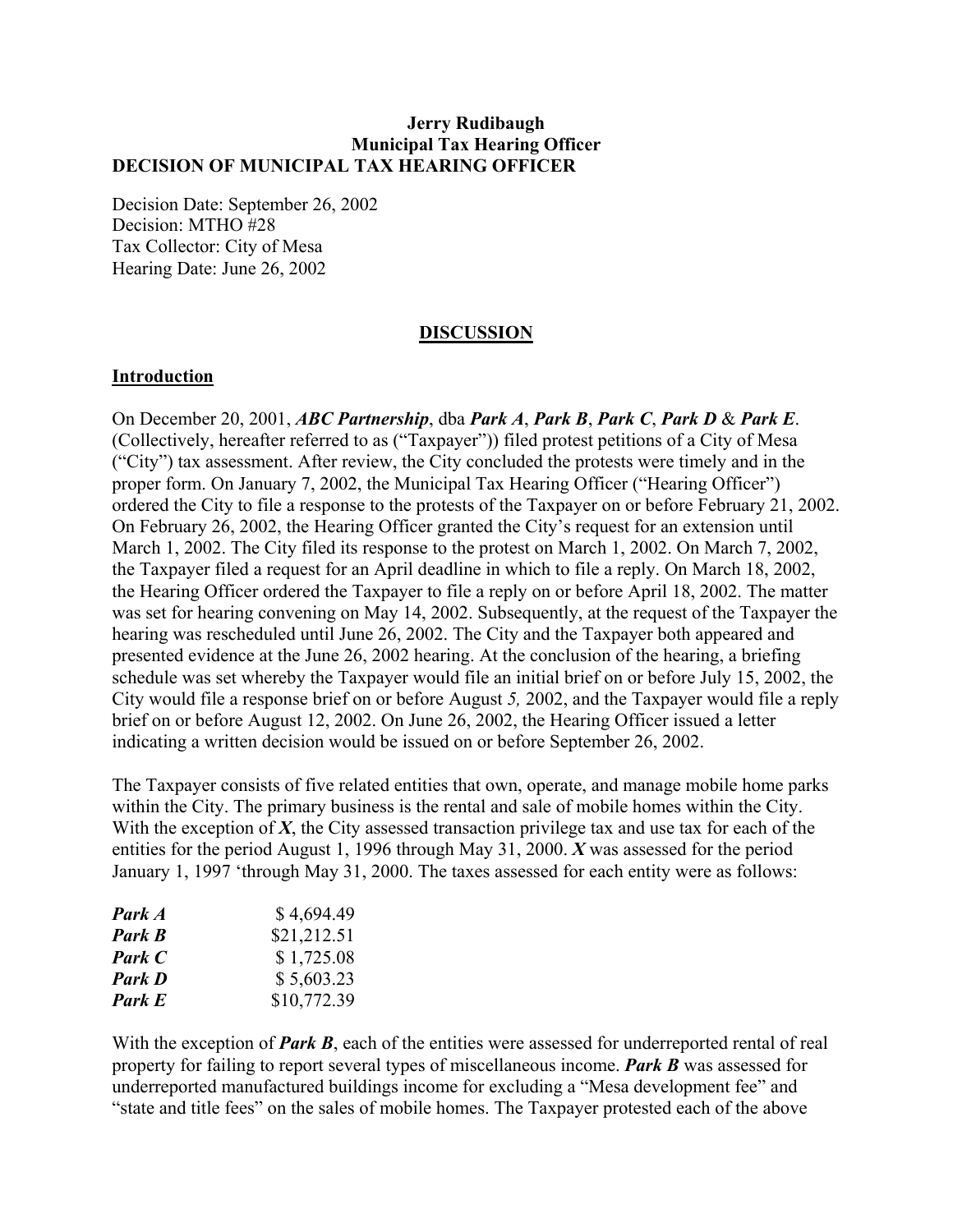assessments. The City also assessed several of the entities for failing to report use tax on some purchases of fixed assets.

## **City Position**

The Taxpayer is in the business of leasing or renting real property pursuant to City Code Section 5-10-445 ("Section 445"). As a result, the City argued that the Taxpayer is subject to a tax on the "gross income from the business activity" defined in Section 445. City Code Section 5-10-200 ("Section 200") defines "gross income" to include all receipts, cash, credits, barter, exchange, reduction of or forgiveness of indebtedness, and property of every kind of nature derived from a sale, lease, license for use, rental, or other taxable activity."

The City argued that Section 200 makes it clear that all monies from whatever nature or source are included in gross income. Further, the City asserted that City Code Section 5-10-100 ("Section 100") defines "business" to include "**All activities or acts**, personal or corporate, engaged in and caused to be engaged in with the object of gain, benefit, or advantage, either direct or indirect, but not casual activities or sales." The City argued that Section 445 in conjunction with Sections 100 and 200 provides that the tax should be assessed on the "gross income of all activities or acts of every person engaged in the business of leasing or renting of real property within the City for a consideration." The City relied upon a 1985 Court of Appeals case in which it was found that incidental services, such as maid service, local telephone, utilities, cable television, etc., were deemed part of gross income for a person engaged in the business of renting.

Further, the City argued that the Code is clear and unambiguous that gross income is to be broadly defined. The City asserted that if the drafters of the Code had only intended to tax rent or income received from the use or occupancy of real property, they could have easily inserted such language. Accordingly, the City requested its assessment pursuant to Section 445 be upheld.

The City also assessed taxes pursuant to Section 5-10-427 ("Section 427") for the business activity of selling manufactured buildings within the City. According to the City, Section 427 delineates those items to be excluded from gross income and "development fees" and "state and title fees are not authorized exemptions from gross income. The City argued that all gross income from the business of selling manufactured buildings is subject to tax until the contrary is established by the Taxpayer. The City asserted that the Taxpayer failed to meet its burden of proof and as a result, the assessment should be upheld.

# **Taxpayer Position**

The Taxpayer agreed that the gross income from its business of renting real property was taxable pursuant to the City Code. However, the Taxpayer argued that it also provided other services that were not part of its business of renting real property. Those services included arranging for group trash removal and sewer service, bingo, dances, laundry facilities, "click cards" which provide access to the locked entrances of the parks, cable television, advertising, newspaper delivery, a musical chorus, and educational classes. According to the Taxpayer, the City seeks erroneously to tax goods or services unrelated to the rental, use, or occupancy of real property. The Taxpayer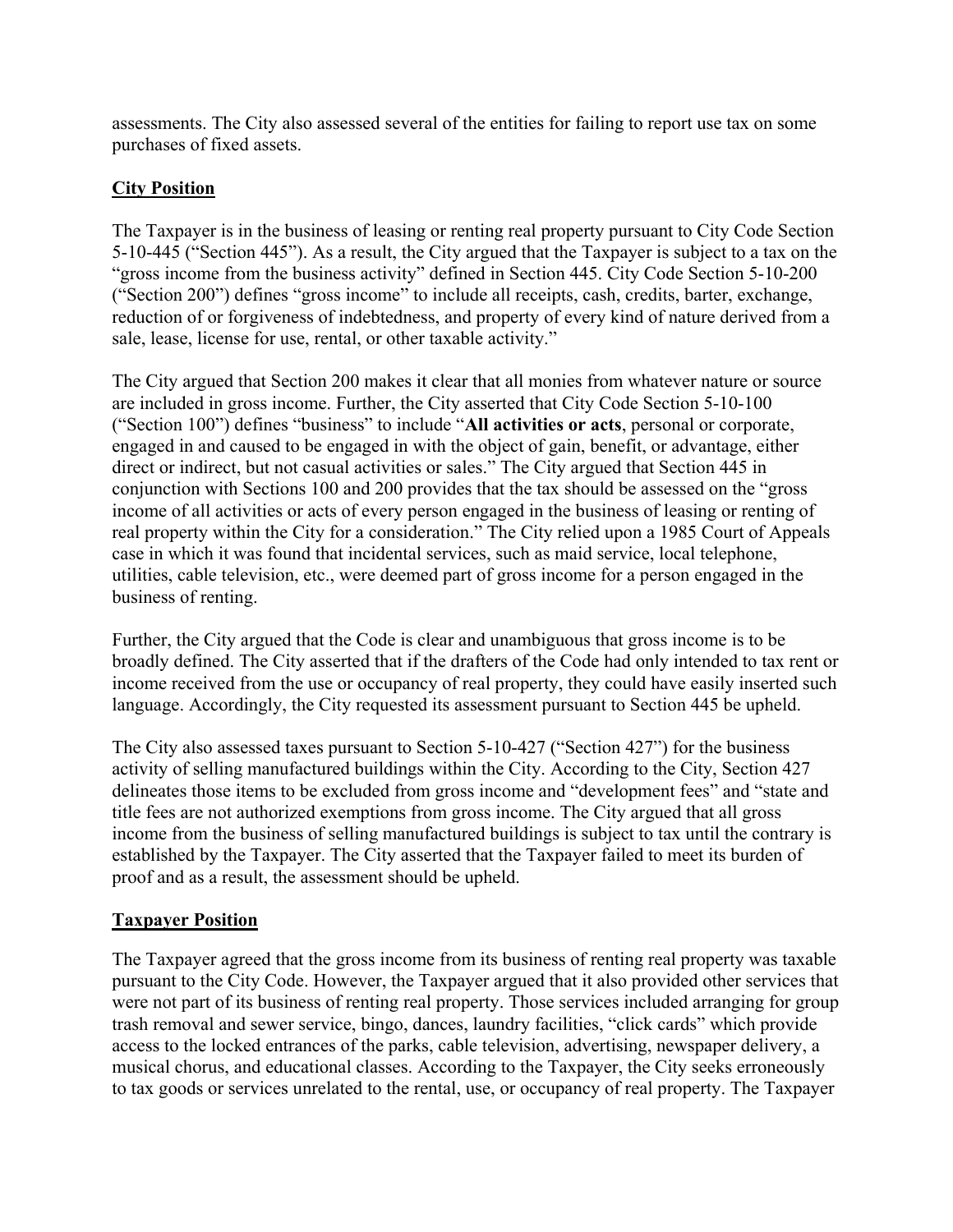asserted that the residents are free to choose non-related items such as dancing and bingo, which are not part of their rent.

The Taxpayer argued that the tax is not applicable because the funds in question are not from the rental or leasing of real property. Section 445 provides as follows: The tax rate shall be at an amount equal to one and one-half percent (1.5%) of the **gross income from the business activity upon every person engaging or continuing in the business of leasing or renting real property located within the City for a consideration...** 

The Taxpayer argued that the tax is only on the gross income from the business of leasing or renting real property. According to the Taxpayer, gross income does not include a tax on any income from any source whatsoever as long as the entity is engaged in any taxable activity. The Taxpayer argued that the law requires revenue statutes to be construed liberally in favor of taxpayers. According to the Taxpayer, any ambiguities in regard to the activity being taxed must be strictly construed in favor of the Taxpayer. Since the City failed to specifically define what constitutes leasing or renting, the Taxpayer argued that you need to use the common meaning of those terms. The definition contained in Corpus Juris Secundum defines "rent" as compensation paid for the use of land. According to the Taxpayer, that definition is similar to the definition contained in State statutes in which "rent" is defined "as including all consideration paid by the tenant to the landlord for the privilege of occupancy." The Taxpayer asserted that it was willing to pay taxes based on the plain meaning of the language of the Code. The Taxpayer argued that the City's position is in conflict with the plain language of the statute.

*Park B* sells mobile homes. *Park B* also collects development fees and title fees that are separately itemized from the sale price of the mobile homes. The City assessed the sale of the mobile homes along with the development fees and title fees pursuant to Section 427 as follows: "The tax rate shall be at an amount equal to one and one-half percent (1.5%) of the gross income, including site preparation, moving to the site, and/or setup, upon every person engaging or continuing in the business activity of selling manufactured buildings within the City. Such business activity is deemed to occur at the business location of the seller where the purchaser first entered into the contract to purchase the manufactured building."

According to the Taxpayer, the development fees and title fees are not the "sale of manufactured buildings" and are therefore not taxable pursuant to Section 427. The Taxpayer asserts that a sale is defined in Section 100 as a transfer of title and/or possession of property for a consideration. The Taxpayer argued that the City admitted that it would not attempt to tax the fees if there was a separate entity that collected the fees. The Taxpayer asserted that since the fees were listed separately from the sales price of the manufactured homes they should not be taxed. The Taxpayer asserted that the development fees and title fees are collected for and on behalf of the buyer who is the party responsible for payment. The Taxpayer pays the City and State on behalf of the buyer. The Taxpayer argued that a sale involves barter or exchange for consideration and not merely holding of payment for benefit of another. The Taxpayer also argued that the City is attempting to impermissibly charge a tax on top of a tax (i.e. development fees and title fees).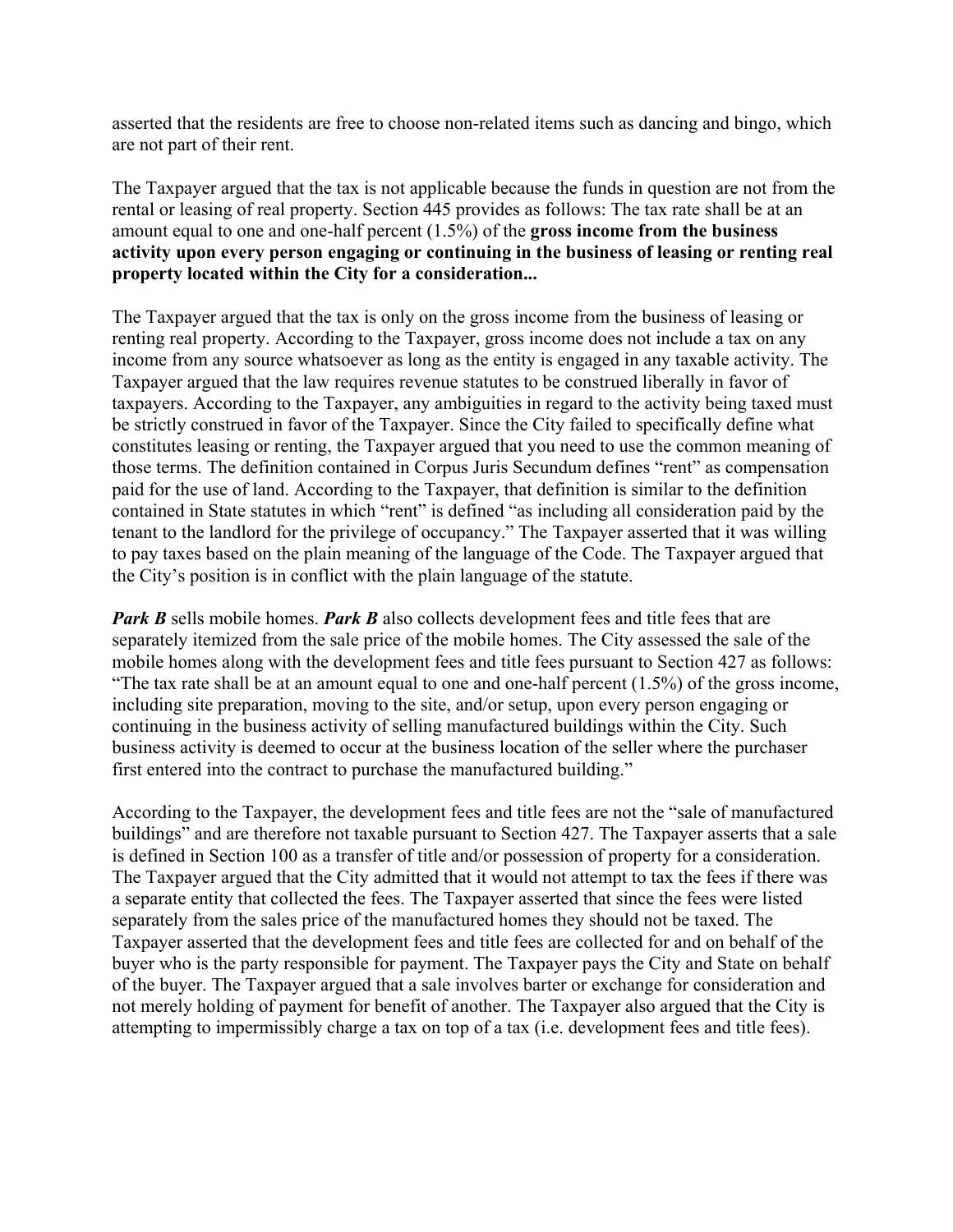#### **ANALYSIS**

There was no dispute that the Taxpayer was engaged in the business of renting real property and in the business of selling manufactured homes. There was also no dispute that if an independent entity provided the additional services and collected the development fees and title fees, the independent entity would not be assessed taxes pursuant to Sections 427 and 445.

First, we will focus on Section 445. Section 445 refers to a tax on "the gross income from the business activity of leasing or renting real property". We note that the Taxpayer has generally relied upon the language of Section 445 to conclude the tax is only on the gross income of renting real property while the City has also relied upon the language of Sections 100 and 200 to conclude that the tax is on all gross income if the Taxpayer is in the business of renting real property. The Hearing Officer concurs with the Taxpayer's interpretation. Since Section 445 is a revenue statute, the law requires the statute to be construed liberally in favor of taxpayers. A fair reading of Section 445 is that it is a tax on the gross income from only the business activity of renting real property. The Taxpayer clearly has gross income from business activities other than renting of real property. While we concur with the City that the definition of gross income in Section 200 is broad, that definition is still controlled by the phrase "from the business activity" contained in Section 445. We also find the City's broad reading of what gross income is taxable pursuant to Section 445 is not consistent with the fact that there are subparagraphs clarifying what charges are to be included as part of the taxable gross income. If the City's argument was correct that all gross income from whatever source was to be taxed pursuant to Section 445, there would be no need for the drafters to include any clarifying language of charges to be included. In reviewing the clarifying language, we would agree that at first glance the gross income from group trash removal and sewer service could be considered as utilities and thus part of the taxable gross income from the business activity of renting real property. However, we find the definition of utility service within the Code includes specific utility services and trash removal and sewer service are not included. Thus, the Hearing Officer concludes those services are not part of the gross income from the business activity of renting real property. Based on all the above, we concur with the Taxpayer that the services provided that are not renting of real property are not taxable pursuant to Section 445.

Section 427 refers to a tax on "the business activity of selling manufactured buildings". Once again the Taxpayer has relied primarily on the language contained within Section 427 while the City has also relied upon the language of Sections 100 and 200 to include all gross income if the Taxpayer is in the business of selling manufactured buildings. For similar reasons as our discussion on Section 445, the Hearing Officer concurs with the Taxpayer's interpretation. As we previously stated, the law requires revenue statutes to be construed liberally in favor of taxpayers. A fair reading of Section 427 is that it is a tax on the gross income from only the business activity of selling manufactured buildings. Section 427 also has some clarifying language that the business activity of selling manufactured buildings encompasses the related activities of "site preparation, moving to the site, and/or setup". The Hearing Officer is unable to clearly conclude that development fees and title fees would be part of the sale price, site preparation, moving to the site, and/or setup. As a result, the Hearing Officer is unable to conclude that development fees and title fees would be a part of the business activity of selling manufactured buildings. Further, since the Taxpayer has clearly segregated these fees from the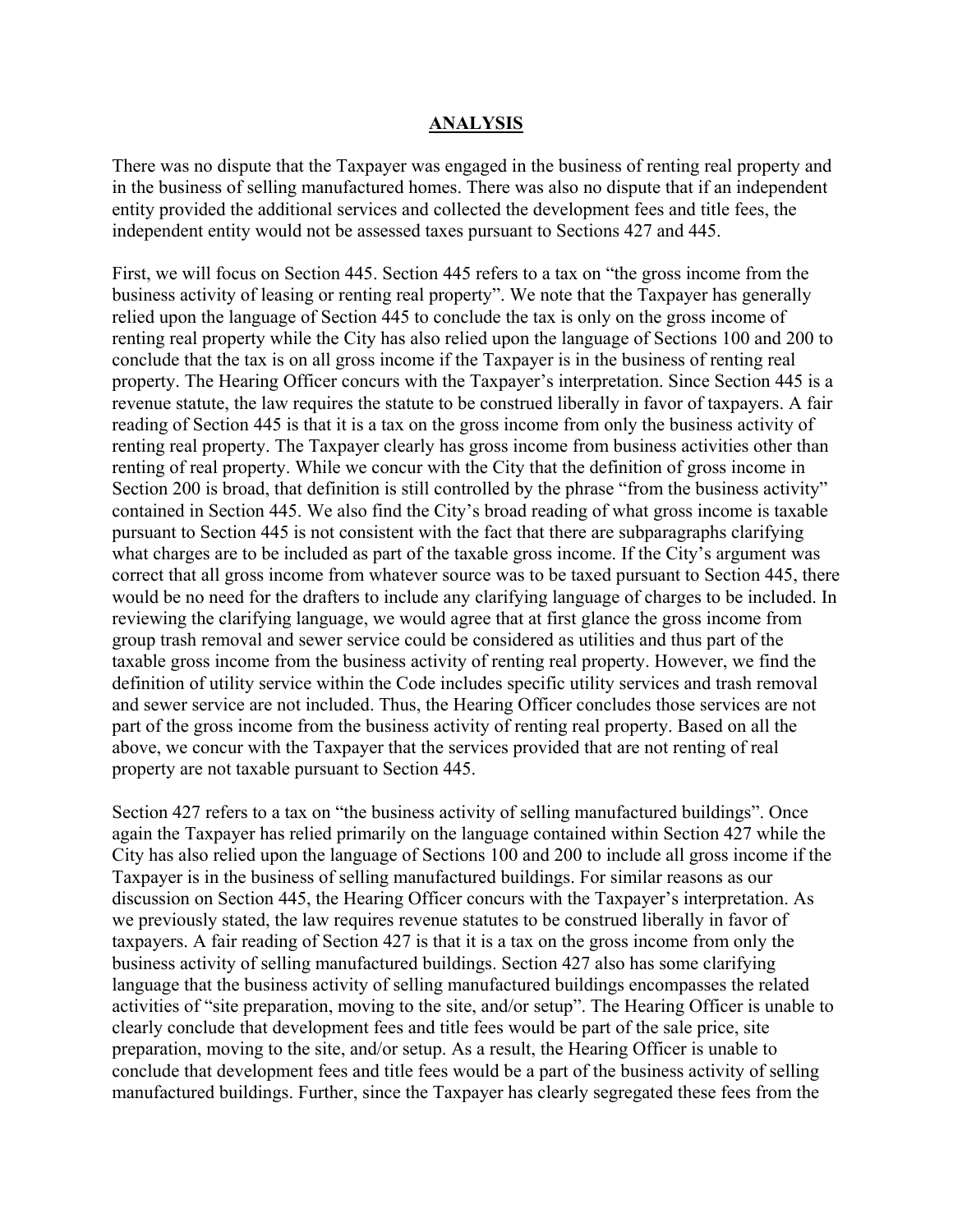sale price of the manufactured buildings, the Hearing Officer concludes they are not taxable gross income from the business activity of selling manufactured buildings. Based on all the above, we concur with the Taxpayer that the development fees and title fees are not taxable pursuant to Section 427.

## **FINDINGS OF FACT**

- 1. On December 21, 2001 the Taxpayer filed a protest of the City tax assessment.
- 2. After review of the protest, the City concluded the protest was timely and in the proper form.
- 3. On January 7, 2002, the Hearing Officer ordered the City to file a response to the protest of the Taxpayer on or before February 21, 2002.
- 4. On February 26, 2002, the Hearing Officer granted the City's request for an extension until March 1, 2002.
- 5. The City filed its response to the protest on March 1, 2002.
- 6. On March 7, 2002, the Taxpayer filed a request for an April deadline in which to file a reply.
- 7. On March 18, 2002, the Hearing Officer ordered the Taxpayer to file a reply on or before April 18, 2002.
- 8. The matter was set for hearing commencing on May 14, 2002.
- 9. Subsequently, at the request of the Taxpayer the hearing was rescheduled until June 26, 2002.
- 10. The City and Taxpayer both appeared and presented evidence at the June 26, 2002 hearing.
- 11. At the conclusion of the hearing, a briefing schedule was set whereby the Taxpayer would file an initial brief on or before July 15, 2002, the City would file a response brief on or before August 5, 2002, and the Taxpayer would file a reply brief on or before August 12, 2002.
- 12. On June 26, 2002, the Hearing Officer issued a letter indicating a written decision would be issued on or before September 26, 2002.
- 13. The Taxpayer consists of five related entities that own, operate, and manage mobile home parks within the City.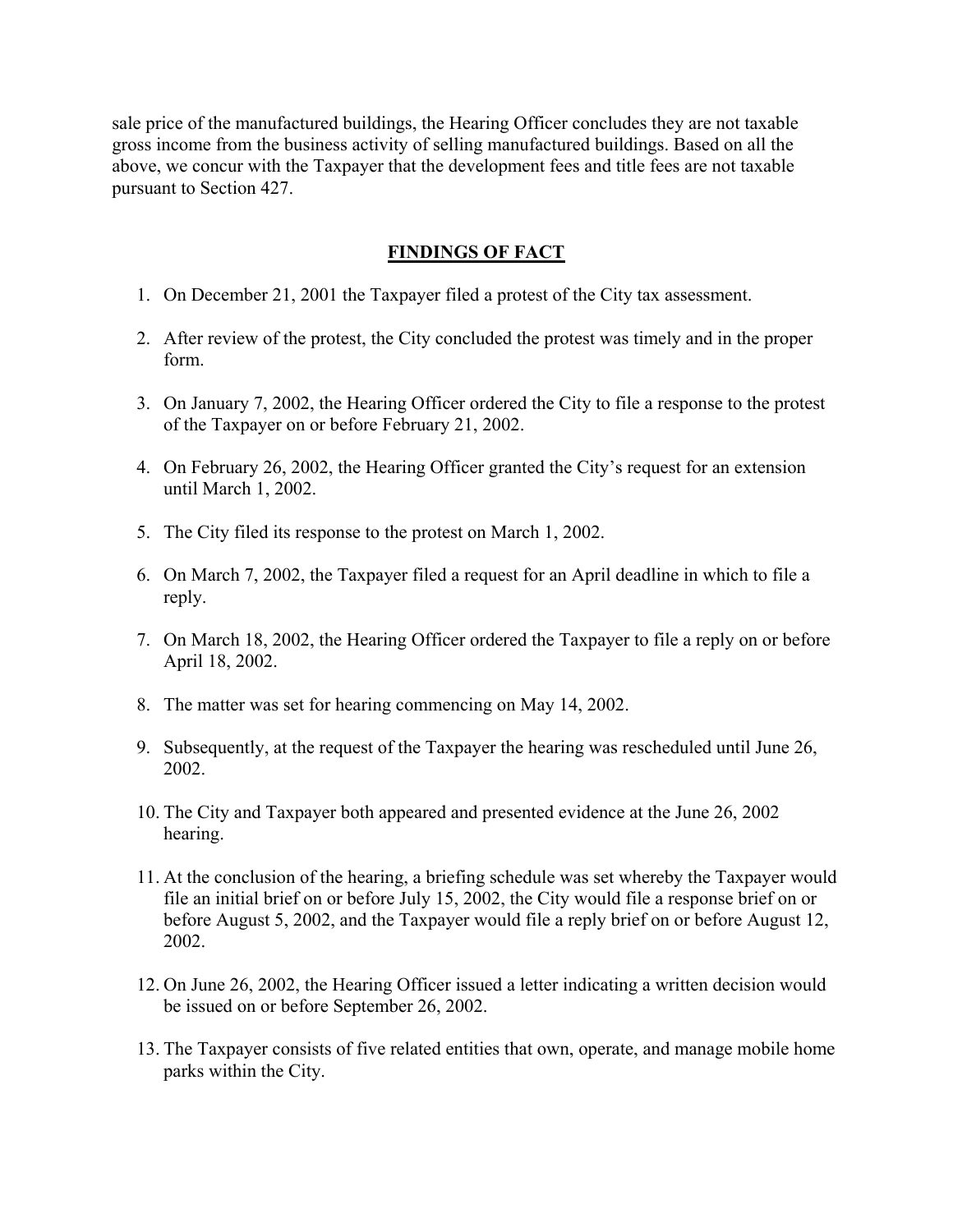- 14. The primary business of the Taxpayer is the rental and sale of mobile homes within the City.
- 15. With the exception of *Park A*, the City assessed transaction privilege tax and use tax for each of the entities for the period August 1, 1996 through May 31, 2000.
- 16. *Park A* was assessed for the period January 1, 1997 through May 31, 2000.
- 17. Taxpayer was assessed taxes in the amount of \$44,007.70 for the five related entities.
- 18. With the exception of *Park B*, each of the entities were assessed for underreported rental of real property for failing to report several types of miscellaneous income.
- 19. *Park B* was assessed for underreported manufactured buildings income for excluding development fees and state and title fees from the sales of mobile homes.
- 20. In addition to renting real property, the Taxpayer provided other services which included arranging for group trash removal and sewer service, bingo, dances, laundry facilities, "click cards" which provide access to the locked entrances of the parks, cable television, advertising, newspaper delivery, a musical chorus, and educational classes.
- 21. *Park B* separately itemized development fees and title fees from the sale prices of the mobile homes.

## **CONCLUSIONS OF LAW**

- 1. Pursuant to ARS Section 42-605 6, the Municipal Tax Hearing Officer is to hear all reviews of petitions for hearing or redetermination under the Model City Tax Code.
- 2. The Taxpayer is in the business of renting real property pursuant to Section 445.
- 3. The Taxpayer is in the business of selling manufactured homes pursuant to Section 427.
- 4. Section 100 provides a definition of "business".
- 5. Section 200 provides a definition of "gross income."
- 6. Sections 427 and 445 are revenue statues which must be liberally construed in favor of taxpayers.
- 7. A fair reading of Section 445 is that it is a tax on the gross income from only the business activity of renting real property.
- 8. The Code provides a definition of utilities that does not include trash removal and sewer service.